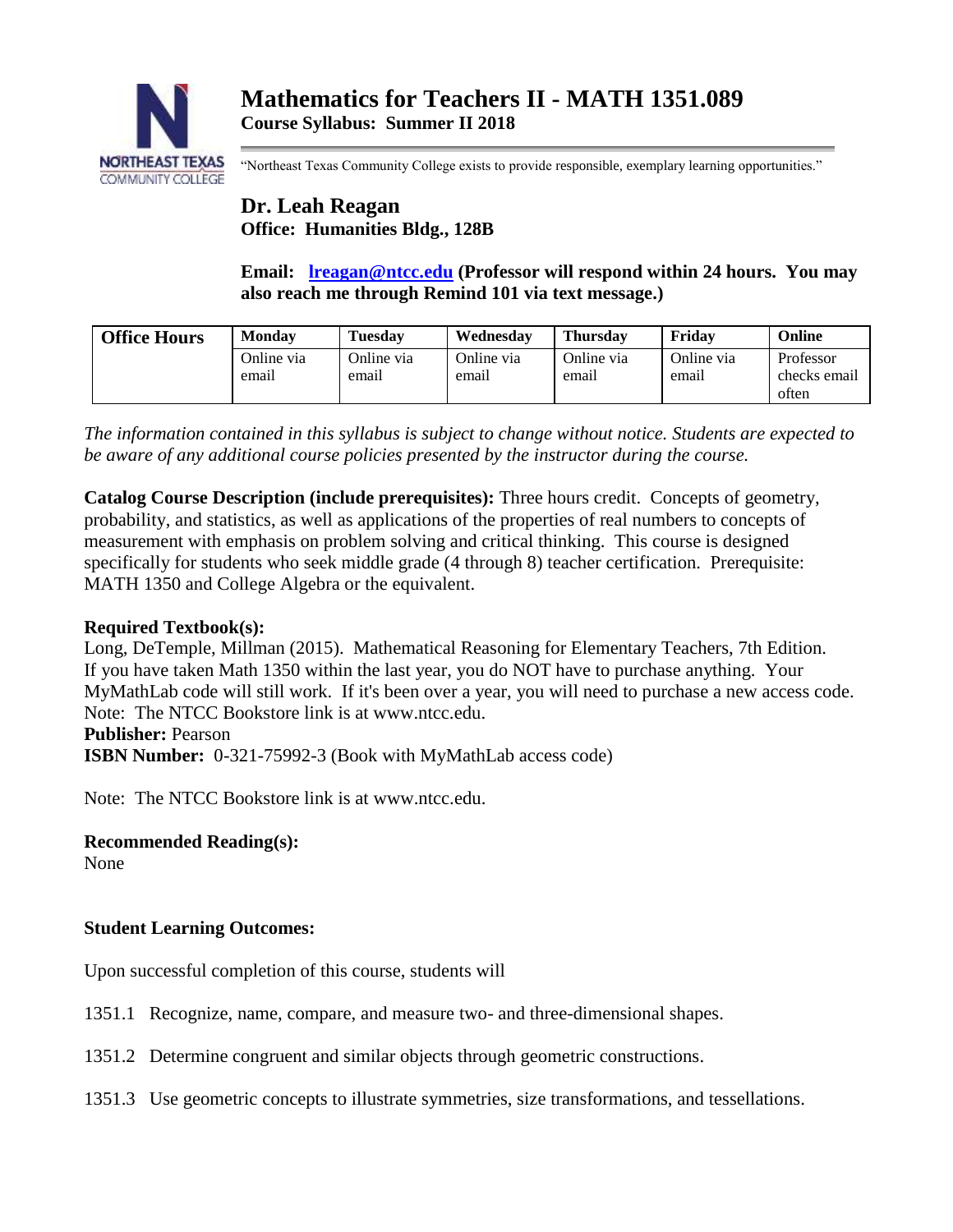1351.4 Use probabilities, simulations, and counting techniques to solve problems and analyze games.

1351.5 Select and use appropriate statistical methods to analyze data and reason statistically.

#### **SCANS Skills:**

 $N/A$ 

#### **Lectures & Discussions:**

Since this is an online class, students must be self-motivated to keep up with the due dates, turn in assignments ON TIME, and take Exams as scheduled. Students need to check their email accounts daily AND log in to MyMathLab to make sure they receive all communications from the Professor.

#### **Evaluation/Grading Policy:**

Three major 100 point examinations will be given, and together they will count for 50% of your total grade. If an exam is missed or failed, the highest possible make-up grade is a 70 (with instructor notification prior to the exam missed).

Online homework utilizing MyMathLab will be worth 30% of the total grade. All due dates are posted on MyMathLab. Homework is due on the due date…no exceptions.

A comprehensive final examination will contribute 20% to the final grade.

#### **Tests/Exams:**

| <b>Three Online Tests</b><br><b>Online Homework Assignments</b><br>Final Exam | 50%<br>30%<br>20 % |
|-------------------------------------------------------------------------------|--------------------|
| <b>TOTAL</b>                                                                  | 100 %              |
| "A" - 90%<br>"B" - 80%<br>"C" - $70\%$<br>$"D" - 60\%$                        |                    |

"F" - Below 60%

## **Assignments**

All problems assigned to each section are located in the Homework tab in MyMathLab. Dates for each section are located in your MyMathLab Calendar.

## **Course Outline**

- I. Probability
	- A. The Basics of Probability
	- B. Applications of Counting Principles to Probability
	- C. Permuations and Combinations
	- D. Odds, Expected Values, Geometric Probability, and Simulations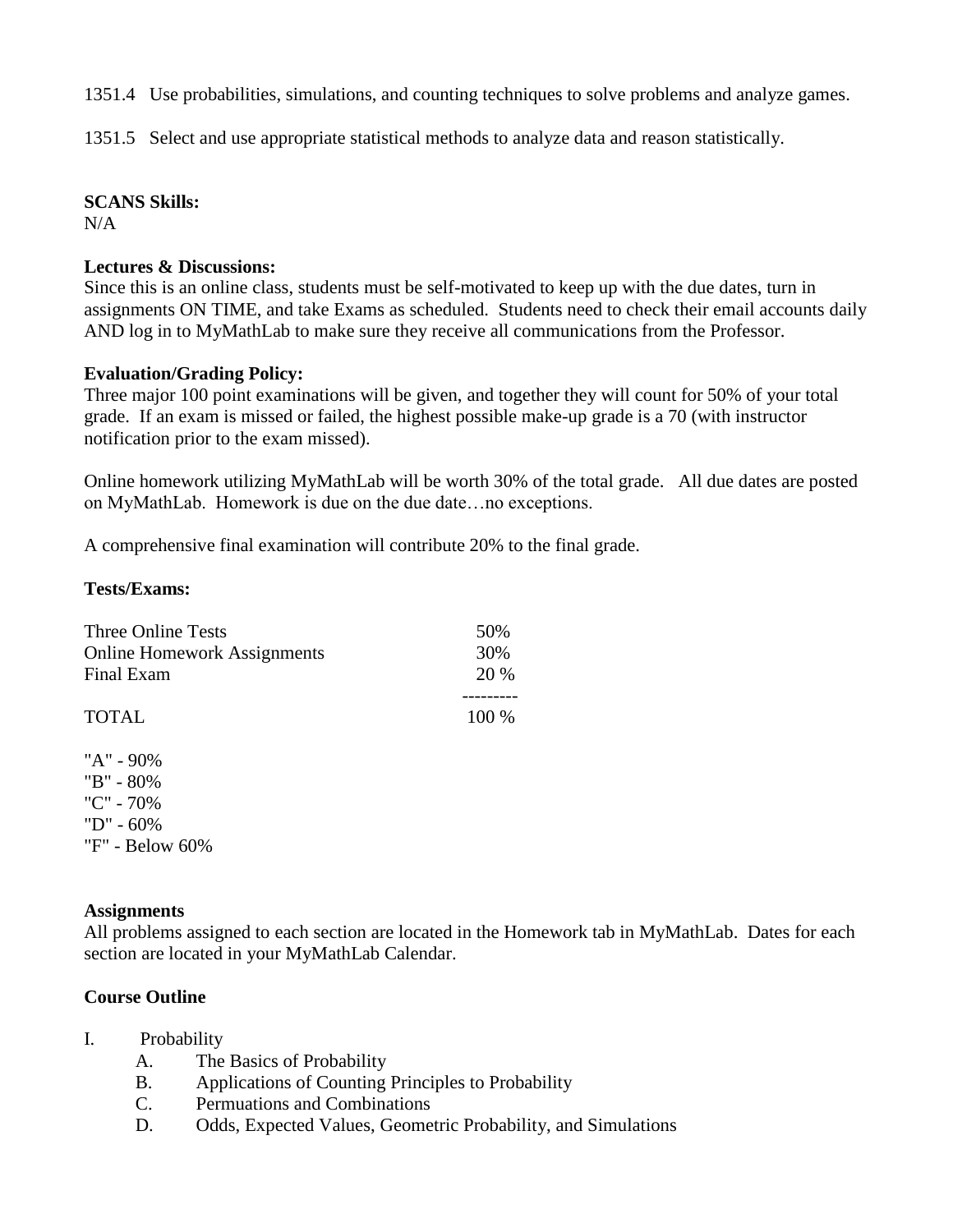- II. Statistics
	- A. Organizing and Representing Data
	- B. Measuring the Center and Variation of Data
	- C. Statistical Inference
- III. Congruence, Constructions, and Similarity
	- A. Congruent Triangles
	- B. Constructing Geometric Figures
	- C. Similar Triangles
	- D. Networks
- IV. Transformations, Symmetries, and Tilings
	- A. Rigid Motions and Similarity Transformations
	- B. Patterns and Symmetries
	- C. Tilings and Escher-like Designs
- V. Measurement
	- A. The Measurement Process
	- B. Area and Perimeter
	- C. The Pythagorean Theorem
	- D. Volume
	- E. Surface Area
- VI. Geometric Figures
	- A. Figures in the Plane
	- B. Curves and Polygons in the Plane
	- C. Figures in Space

#### **Other Course Requirements:**

Students should have a computer that is Internet accessible, and they should have the ability to navigate through a website, use a chat room, post remarks to a discussion board, and email.

#### **Student Responsibilities/Expectations:**

Being an online student requires you to keep up with all assignments and Exams on their DUE DATES. This takes intrinsic motivation and commitment to the course.

## **NTCC Academic Honesty Statement:**

"Students are expected to complete course work in an honest manner, using their intellects and resources designated as allowable by the course instructor. Students are responsible for addressing questions about allowable resources with the course instructor. NTCC upholds the highest standards of academic integrity. This course will follow the NTCC Academic Honesty policy stated in the Student Handbook."

#### **Academic Ethics**

The college expects all students to engage in academic pursuits in a manner that is beyond reproach. Students are expected to maintain complete honesty and integrity in their academic pursuit. Academic dishonesty such as cheating, plagiarism, and collusion is unacceptable and may result in disciplinary action. Refer to the student handbook for more information on this subject.